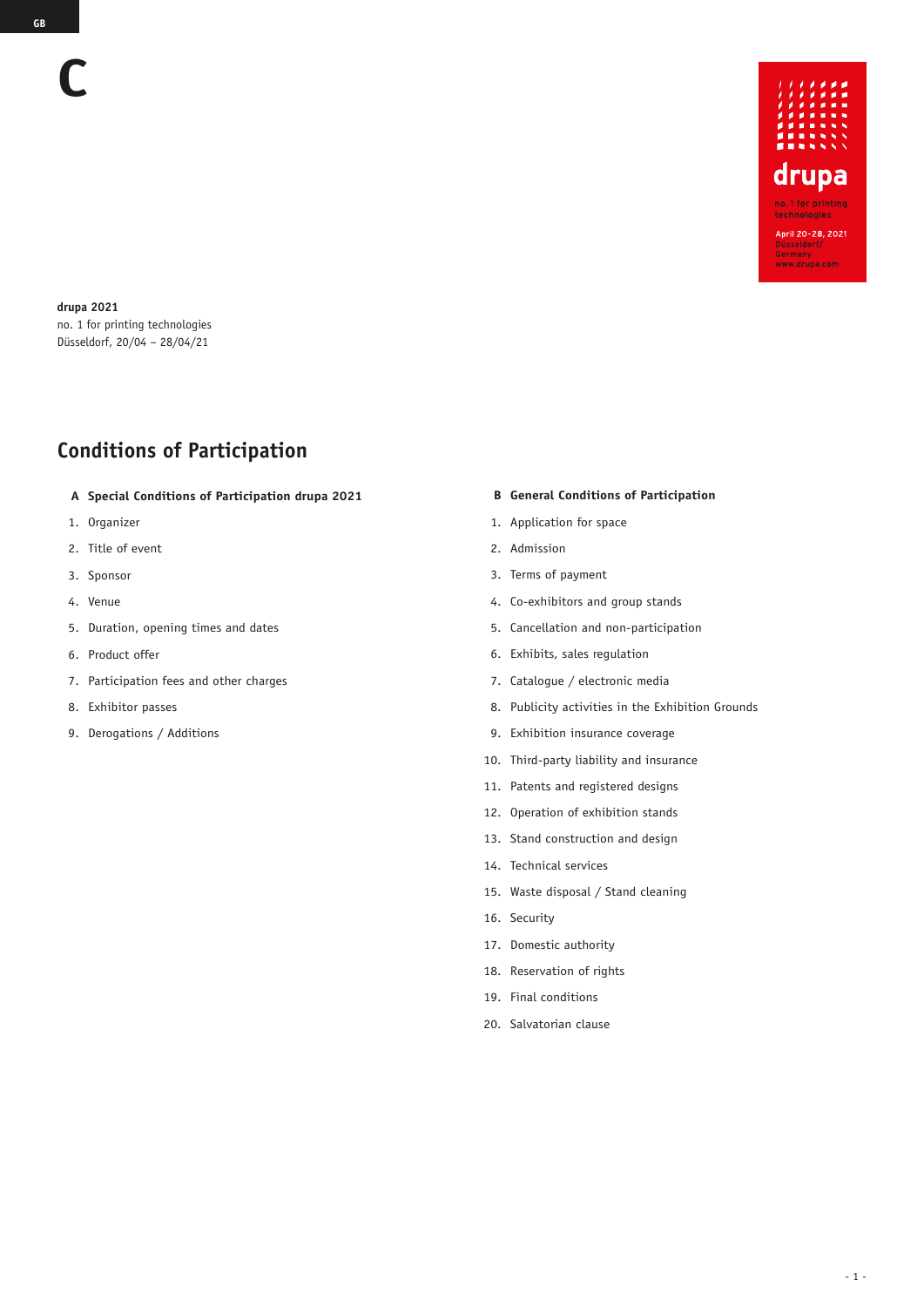# **A Special Conditions of Participation**

### **1 Organizer**

Messe Düsseldorf GmbH Messeplatz Stockumer Kirchstraße 61 40474 Düsseldorf Germany Postal address: P.O. Box 10 10 06 40001 Düsseldorf Germany Telefon: +49 211 4560-01 Telefax: +49 211 4560-668 Internet https://www.messe-duesseldorf.de **(referred to as Messe Düsseldorf in the text)**

# **2 Title of event**

drupa 2021 no. 1 for printing technologies

# **3 Sponsors**

Bundesverband Druck und Medien e.V. bvdm Friedrichstr. 194-199 10117 Berlin Germany

DFTA Flexodruck Fachverband e. V. Nobelstraße 5 B 70569 Stuttgart Germany

Fachverband Druck- und Papiertechnik im Verband Deutscher Maschinen- und Anlagenbau e.V. VDMA Lyoner Straße 18 60528 Frankfurt/M. Germany

Verband der deutschen Lack- und Druckfarbenindustrie e.V. VdL Mainzer Landstraße 55 60329 Frankfurt/M. Germany

Verband Deutscher Papierfabriken e.V. VDP Adenauerallee 55 53113 Bonn Germany

Wirtschaftsverbände Papierverarbeitung WPV Hilpertstraße 22 64295 Darmstadt Germany

# **4 Venue**

Düsseldorf, Exhibition Centre Halls 1 - 17 Outdoor section

# **5 Duration, opening times and dates**

Start of hall planning: 31/10/18

Stand construction: 06/04 - 19/04/21 (On the last day of build-up until 10pm) Duration: 20/04 - 28/04/21

Opening times: 10 am - 6 pm Saturday and Sunday, 10 am to 5 pm

Stand dismantling: 29/04 - 05/05/21 (On the last day of dismantling until 4pm)

### **6 Product offer**

The offer only comprises products and services for drupa 2021. Main structures of the offer (Substructures to be found in section B):

- 1. prepress/print
- 2. premedia/multichannel
- 3. postpress/converting/packaging
- 4. future technologies
- 5. materials 6. equipment/services/infrastructure

Newly manufactured products only will be permitted as exhibits. Secondhand machinery and agents for second-hand machinery will not be admitted to the exhibition.

Exhibitors are required to list on their application form the product codes from the Product categories which correspond with the goods they intend to show and at the same time to select the appropriate product section. If exhibits fall under more than one product section then these should all be listed on the application form. Only products with a listed product code can be admitted and exhibited. Texts on application forms that deviate from the product codes in the Product categories (Part B of the Exhibitor Invitation) will not be considered.

# **7 Participation fees and other charges**

The following net participation fees have been set for drupa 2021. Prices apply as per square metre of floor space.

| for the first 50 $m2$                     |                         |
|-------------------------------------------|-------------------------|
| (from 1 $m^2$ to 50 $m^2$ )               | € 385.00/m <sup>2</sup> |
| for the next 50 m <sup>2</sup>            |                         |
| (from 51 $m^2$ to 100 $m^2$ )             | € 370.00/m <sup>2</sup> |
| for the next 400 $m2$                     |                         |
| (from 101 $m^2$ to 500 $m^2$ )            | € 355.00/m <sup>2</sup> |
| for each additional $m^2$ above 500 $m^2$ |                         |
| (from 501 $m^2$ )                         | € 340.00/m <sup>2</sup> |
| <b>Outdoor section</b>                    | € 210.00/m <sup>2</sup> |
| Example:                                  |                         |

**600** m<sup>2</sup> = 50 x 385 € + 50 x 370 € + 400 x 355 € + 100 x 340 €

**Stand construction:** for cancellation conditions see Section 5 of the General Conditions of Participation

| Complete system stand type D1                                        |   |                         |
|----------------------------------------------------------------------|---|-------------------------|
| <b>Row stand</b> (1 side open)                                       | € | 99.00/m <sup>2</sup>    |
| <b>Corner stand</b> (2 sides open)                                   | € | 99.00/m <sup>2</sup>    |
| Complete system stand type S3                                        |   |                         |
| <b>Row stand</b> (1 side open)                                       | € | 118.00/m <sup>2</sup>   |
| <b>Corner stand</b> (2 sides open)                                   | € | 118.00/m <sup>2</sup>   |
| Complete system stand type C1                                        |   |                         |
| <b>Row stand</b> (1 side open)                                       | € | 149.00/m <sup>2</sup>   |
| <b>Corner stand</b> (2 sides open)                                   | € | 149.00/m <sup>2</sup>   |
| Price per square metre<br>of floor space for organizers              |   | € 370.00/m <sup>2</sup> |
| Co-exhibitor fee<br>(Fee for possible displays<br>and presentations) |   | € 2,500.00              |
| Withdrawal fee before admission<br>Media fee                         | € | € 1,800.00<br>550.00    |

### **Additional exhibitor passes**  $\epsilon$  63.86/each

Includes validity as a public transport ticket for all means of transport integrated in the Rhein-Ruhr-Verkehrsverbund (VRR transport authority - price category D, region South/Süd, 2<sup>nd</sup> class) and VRS.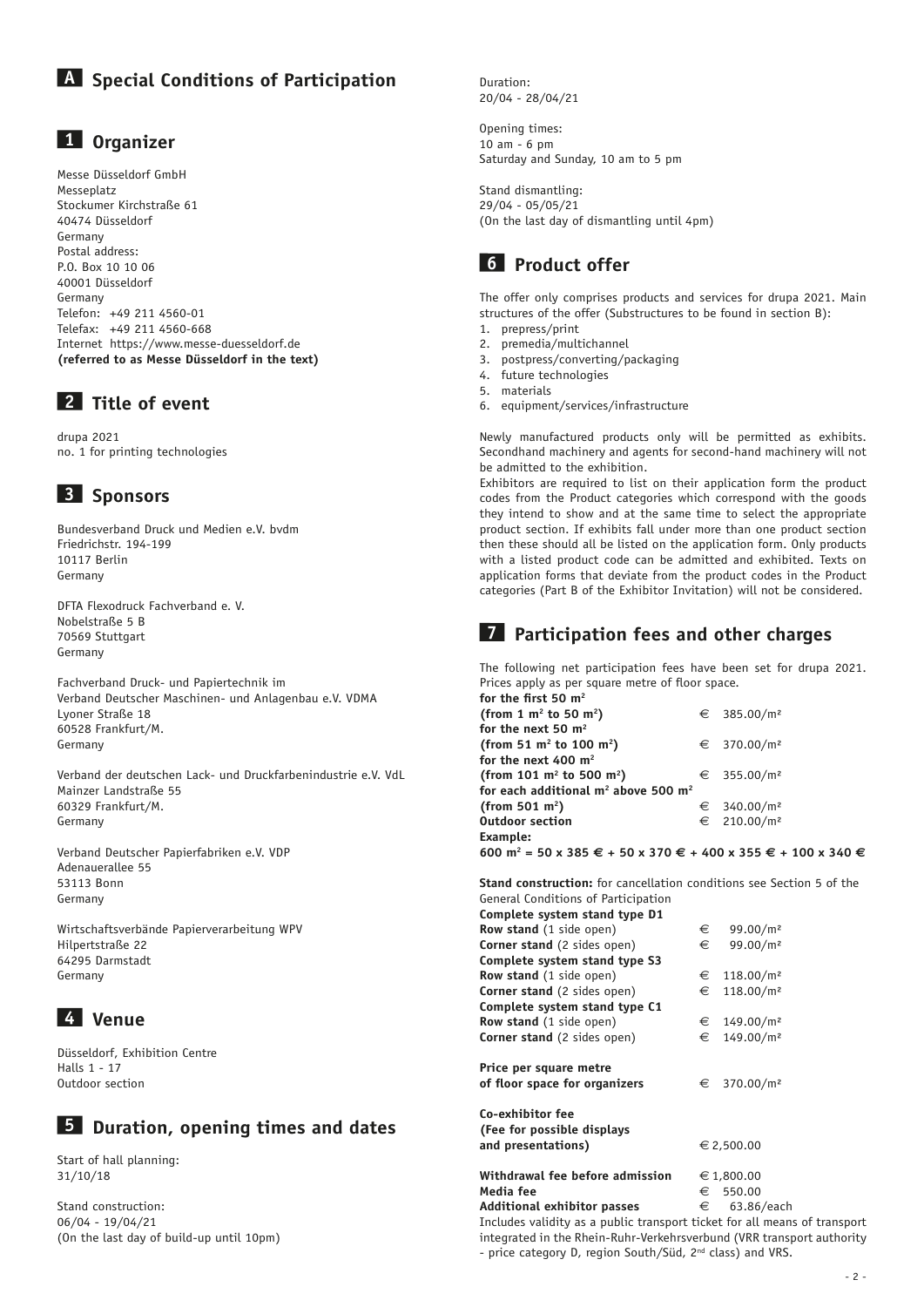The media fee to be paid by every exhibitor serves the publishing of the exhibitor data in the electronic media and possibly other media along with use of the event's Internet page by the exhibitors. The details of the media flat rate can be found on the registration forms.

**Upon receipt of the invoice for participation charges issued by Messe Düsseldorf 50% is payable immediately without deduction. The remaining 50% is payable by 30.11.2020 at the latest. Invoices issued after 30.11.2020 are immediately payable in full. The price of each service can be found at the relevant point in the OOS. An advance payment for these services (see clause 14 part B of the General Terms and Conditions) will be charged at the beginning of February 2021. All exhibitors shall have to**  make such advance payment in the amount of  $\epsilon$  40.00 per square **metre. After-fair settlement of accounts shall be based on services actually ordered.** 

An additional charge of  $\epsilon$  0.60 per m<sup>2</sup> is levied as a contribution to the Confederation of German Trade Fair and Exhibition Industries (AUMA).

The regular minimum stand space is 20 m². Smaller areas are possible only if they become available during hall planning. Space will be provided in units of a square metre. Part of a square metre will be charged as a full unit. In computing the charge for space that is not rectangular, the area making up a rectangle will be included. Projections, pillars, columns and space for installation connections will all be included in space costs.

#### **The participation fee does not include any stand partitions.**

The participation and all other charges will be calculated in Euro. These are net prices which means they do not include VAT and/or other charges for Goods and Services. Such taxes, fees or duties - if applicable – shall be borne and paid by the exhibitor in addition to the contract price as stated. The Exhibitor will effect all payments due hereunder without holding of, deduction for or on account of any present or future taxes, duties, assessments or governmental charges of whatever nature imposed or levied by any governmental authority in connection with this Agreement. If the exhibitor becomes obligated by law to make such withholding or deduction at source, the exhibitor will pay to Messe Düsseldorf GmbH such additional amounts as may be necessary to enable Messe Düsseldorf GmbH to receive on the due date a net amount equal to the full amount which it would have received the payment has not been subject to the taxes. The exhibitor shall promptly pay all of the taxes, deductions and withholdings and shall not later than eight business days after receiving the same, furnish Messe Düsseldorf GmbH with such certificates, receipts or other documents confirming receipt by the competent authority of such payments.

#### **8 Exhibitor passes**

The exhibitor passes (see No. 7 of the Special Conditions of Participation) are exclusively for the exhibitor, his/her stand staff and representatives. In the case of misuse the passes will be withdrawn without replacement.

Every exhibitor will receive 3 exhibitor passes, free of charge, for a stand measuring up to 20 m². One extra exhibitor pass will be made available for each additional 20 m², or part thereof, up to a maximum of 100 passes. Additional exhibitor passes for which the exhibitor will be invoiced can be ordered from Messe Düsseldorf in due course. 2 exhibitor passes, free of charge, will be made available to each coexhibitor on payment of the co-exhibitor fee.

# **9 Derogations / Additions**

#### **By derogation from Item 6 of Part B, General Terms and Conditions of Participation, the following shall apply for drupa 2021:**

The exhibitor is only permitted to accept orders for/sell/advertise those exhibits/services which are listed on the admission document. Exhibits may not be removed from the stand until after the event has ended. Selling from the stand prior to the end of the show is not permitted. Exhibits may not be removed during the exhibition.

#### **By derogation from Item 13 of Part B, General Terms and Conditions of Participation, the following shall apply for drupa 2021:**  Wall constructions and special installations:

The standard height for stand structures and advertising fixtures is 6.00 m. The maximum height for the upper floors of Hall 6.1 and all stands along the hall joint strips is 3.20 m, for the ground floor of Hall 7.0 4.00 m and for the upper floors of Halls 7.1. and 7.2 3.00 m. Upon application and submission of stand drawings other construction heights will be accepted in all other halls and for specific events. Unless otherwise specified in the admission documentation, the maximum height for stand super-structures and advertising fixtures is 6.00 m within the entire stand surface. In Halls 06, 7a, 8a, 8b, 15 – 17 a maximum building height of 8 m is possible – with the exception of stands situated in the area below the gallery in Hall 6 where the construction height is limited to 6.00 m. Any existing building features (inspection man holes, etc.) shall be kept accessible. A distance of 3.00 m to the neighbouring stand is not required. For two-storey structures a written agreement of the stand neighbour is required even for open building styles for the second floor. Advertising facing neighbouring stands must maintain a minimum distance of 3.00 m. Stands may be erected using the stand owner's material. The stand back wall shall be kept in neutral white from a height of 2.50 m by the stand owner to not interfere with the interests of the neighbouring stand owners. Exhibits are not subject to these restrictions. Stand walls exceeding 4.00 m in height must be able to withstand a dynamic pressure of 0.125 kN/m².

**Every stand must be designed, constructed and managed in such a way during the show that visitors can see into the stand, from the aisle, without actually having to step on to the stand. This can be achieved by entrances or passageways or by installing transparent glass or plexiglass front panels**.

The stand walls adjoining the aisles may have no more than 3 m blocks constructed of non-transparent material. A transparent opening of at least 1 m must then allow visitors to see into the stand. These openings can be either entrances or passageways, or transparent construction units where the total visibility amounts to at least 30%. Should open or transparent construction units permitting a view into the stand not be possible for technical reasons, then windows, display cabinets or similar methods of exhibiting may be built in. Windows or display cabinets, which should have a width of 1 m, should be installed between 1 m and 2 m above floor level.

Upon receipt of permission to exhibit, each exhibitor must submit scale drawings (plan and elevations, scale 1:50; if possible, dimensions in metric system) in duplicate for examination by Messe Düsseldorf. These drawings must clearly show the proposed design and fascia of the stand. If a ceiling of any sort is included, then there must, in every case, be an additional drawing of the proposed ceiling and its cross-section, as well as details of its construction.

No claims for loss, damage or any type of infringement of designs, models or other documents sent in can be considered by Messe Düsseldorf, regardless of legal basis.

The law of the Federal Republic of Germany is applicable.

The German text is binding.

Düsseldorf, July 2020 Messe Düsseldorf GmbH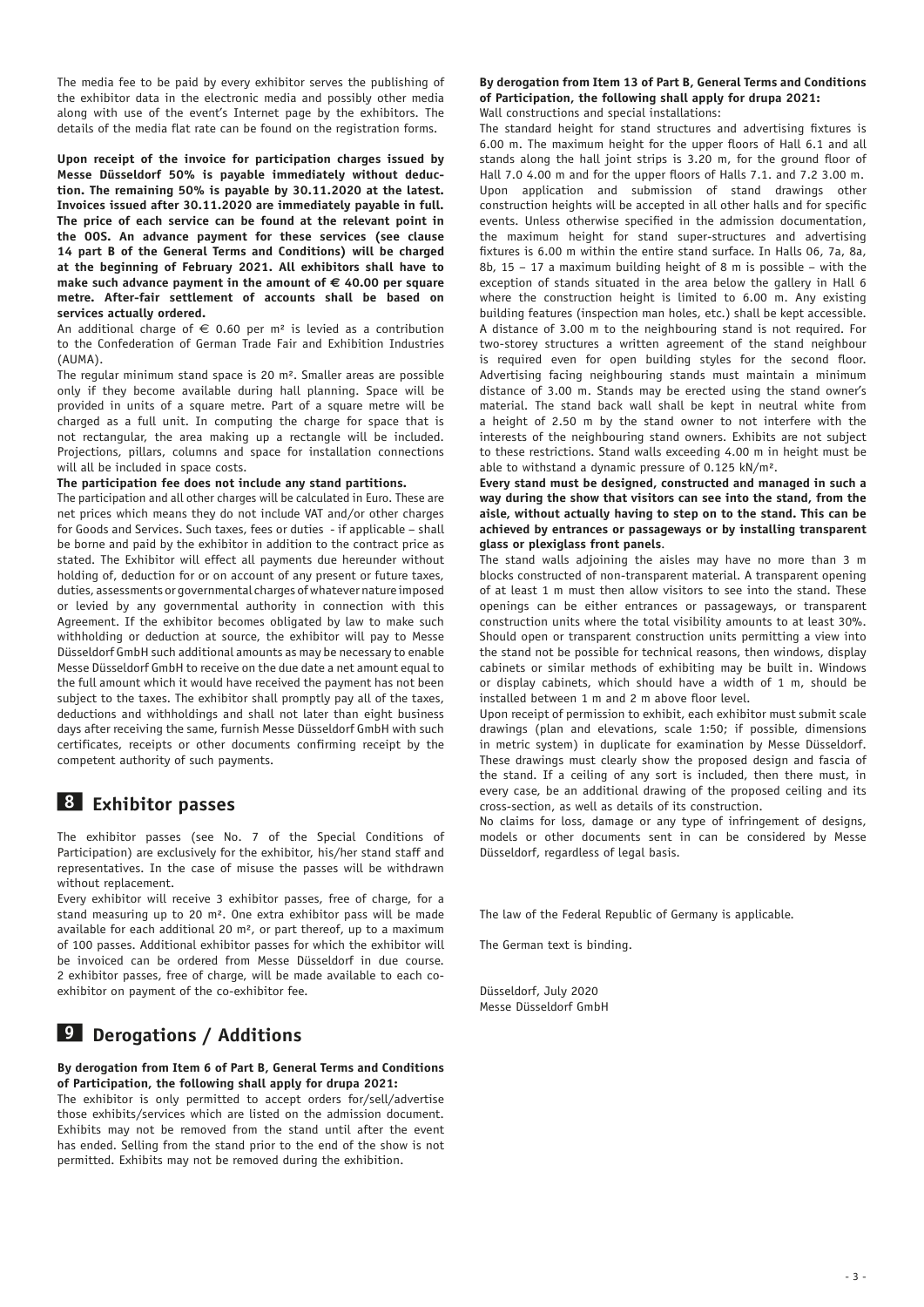**B Conditions of Participation General Section**

#### **1 Application for space**

The registration is carried out using the provided electronic means (Online Order System - OOS) in the manner provided for this purpose, accepting these conditions of participation, the valid price lists, any special conditions of participation and the subsequent technical guidelines.

Registration may be necessary using the forms provided for this purpose. These must be filled out, signed and legally binding, in accordance with these conditions of participation, the valid price lists, any special conditions of participation and any subsequent Technical Guidelines, and sent to

Messe Düsseldorf GmbH

Postfach 10 10 06 40001 Düsseldorf

Germany.

Exhibits must be annotated with the corresponding code number according to the List of Exhibits and for machinery and installations weight and height must be supplied. To ensure accurate representation Messe Düsseldorf may request that brochures and product descriptions be submitted.

Applications made subject to conditions or reservations cannot be taken into consideration.

Every endeavour will be made to meet requests for specific sites, but such requests cannot be recognised as a condition for participation. No undertaking can be given with respect to exclusion of competitors. The application is binding on the applicant, irrespective of whether it is accepted by Messe Düsseldorf or not.

The application will only be considered effected once it has been received by Messe Düsseldorf and it is then binding until admission or final non-admission. Receipt of application and if applicable the deposit cheque will be acknowledged.

Express reference is made to the data protection regulations of Düsseldorf Fair (see www.messe-duesseldorf.de).

#### **Start of hall planning see section 5 of part A, Special Conditions of Participation.**

Any applications received after this deadline may be put on a waiting list, should the areas for which an application was made be overbooked.

The VAT ID No. to be stated by the exhibitor (for exhibitors applying from the EU) or verification of the entrepreneur certificate (for applicants from non-EU-countries) is necessary for purposes of VAT classification of the applicant. The applicant provides assurance that the VAT ID No. or the entrepreneur certificate along with classification for his corporate sector is correct and valid. He is obliged to immediately inform the trade fair company of any changes in this respect. The VAT ID No. or sub-certificate is used by the applicant for participation at the event, it is also used for all other business and transactions between the applicant and trade fair company.

# **2 Admission**

Exhibitors at the event are the manufacturers of the products. Trading companies will only be admitted if they can provide proof from the manufacturer that they are authorised to display and sell those particular products and services at the show, i.e. the manufacturing company cannot exhibit in addition. This is to preclude the possibility of the same product being exhibited twice.

In principle, only those exhibitors are admitted whose registered exhibits and services are in accordance with the event's List of Exhibits and meet the requirements stated in paragraph 1. The decision as to whether an exhibitor or exhibits can be admitted rests with Messe Düsseldorf, if necessary after consultation with the Admissions Committee. A legal claim for admission does not exist. Exhibitors who have not fulfilled their financial obligations to Messe Düsseldorf or have contravened the Conditions of Participation, the Technical Regulations or legal requirements can be excluded from participation.

Exhibitors will receive written confirmation that they have been admitted with their products. Such confirmation will be sent by

Messe Düsseldorf either by surface mail or electronically, at its discretion, and applies only to the designated exhibitor.

The exhibtion contract between Messe Düsseldorf GmbH and the exhibitor is deemed concluded once the admission has been transmitted to and/or made available in the account of the exhibitor's contact person mentioned in the application. The exhibitors will be informed that the admission documents are available on their exhibitor account by electronic mail including their personal access data. This information shall be considered as received by the exhibitor as soon as it has become accessible to the latter. The exhibitor must ensure that its inbox is checked at regular intervals and that the technical requirements for the receipt of emails are available. If the exhibitor's relevant email address changes, then Messe Düsseldorf must be notified immediately. If Messe Düsseldorf suffers loss or damage due to faulty or missing technical requirements and/or due to the exhibitor's failure to notify Messe Düsseldorf of a new email address, then the exhibitor shall be liable to Messe Düsseldorf for compensation.

The exhibitor will be given a floor plan showing the position of its stand. If appropriate, a site map of the exhibition centre or a hall plan will be made available in the Online Order System.

Messe Düsseldorf reserves the right to cancel a stand booking approved on the basis of misleading or false information or if the requirements for participation are no longer met or the booking is no longer in accordance with the admission regulations. If the allotted space is not available for reasons beyond the control of Messe Düsseldorf the exhibitor may claim a refund of the space rental cost; no claims for damage will be entertained.

Messe Düsseldorf may, if required by circumstances and specifying its reasons for doing so, and bearing in mind what is reasonable for the exhibitor, deviate from the notice of admission by allocating space in another position or reducing or increasing the stand size. It reserves the right to alter entrances and exits to and from the exhibition grounds and the halls, as well as throughways between halls.

#### **3 Terms of payment**

The invoice for participation charges will be sent to the exhibitor together with, or subsequent to, the confirmation of admission and the allocation of space. If the exhibitor choses eBilling the invoice will be sent electronically (email with pdf attachment) in a nonencrypted form to the e-mail account stated by the exhibitor and/or saved in the OOS account of the contact person named by exhibitor in the application. The invoice is considered to have been delivered to the exhibitor when the email has reached the exhibitor's domain (i.e. its email account with the internet provider and/or saved in the OOS account of the contact person named by exhibitor in the application). The exhibitor must ensure that its inbox is checked at regular intervals and that the technical requirements for the receipt of emails are available. If the exhibitor's relevant email address changes, then the trade fair operator must be notified immediately. If the trade fair operator suffers loss or damage due to faulty or missing technical requirements and/or due to the exhibitor's failure to notify the trade fair operator of a new email address, then the exhibitor shall be liable to the trade fair company for compensation. All complaints must be submitted in writing immediately upon receipt of the invoice. Objections raised at a later date shall not be taken into consideration. Upon receipt of the invoice for participation charges issued by Messe Düsseldorf it is payable immediately without deduction. Invoices for miscellaneous services or supplies ordered separately are payable with immediate effect, i.e. usually before the relevant show commences, but at the latest at the time the service is provided or the items supplied.

If the exhibitor gives instructions to render accounts to a third party, the exhibitor still remains the debitor.

Remittances should be endorsed with the invoice number, marked the event and made payable to:

Messe Düsseldorf GmbH Postbox 10 10 06 40001 Düsseldorf Germany and paid into one of the following bank accounts: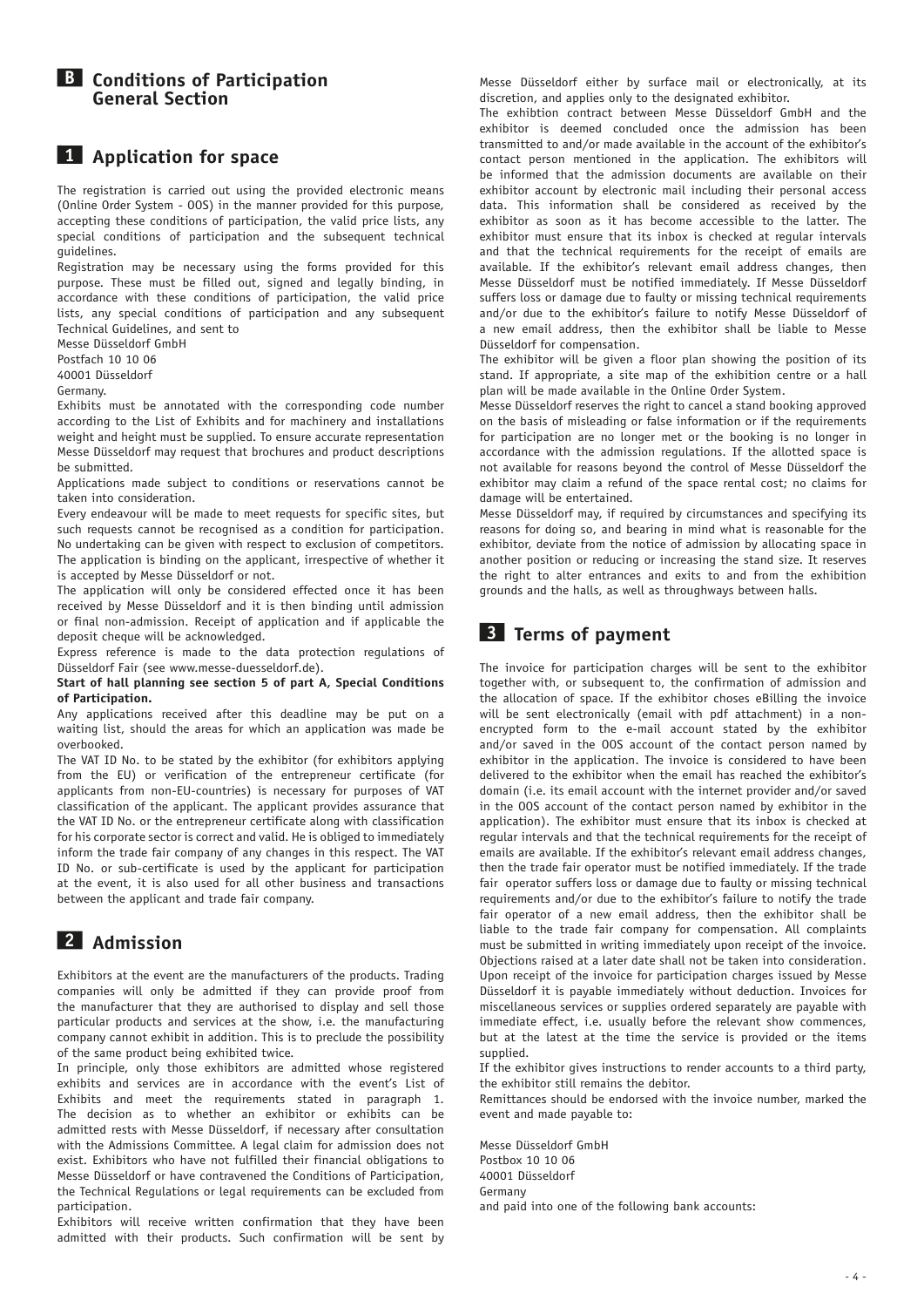**Deutsche Bank AG** Düsseldorf IBAN: DE66 3007 0010 0164 1414 00 BIC-Code: DEUTDEDD

**Commerzbank AG** Düsseldorf IBAN: DE05 3008 0000 0211 2796 00 BIC-Code: DRESDEFF300

**Stadt-Sparkasse** Düsseldorf IBAN: DE94 3005 0110 0010 1179 50 BIC-Code: DUSSDEDDXXX

**HSBC Trinkaus & Burkhardt** IBAN: DE64 3003 0880 0240 0650 53 BIC-Code: TUBDDEDD

#### **Postbank AG** Köln IBAN: DE67 3701 0050 0002 4855 08 BIC-Code: PBNKDEFF370

All invoices not paid within 30 days of the due date specified on the relevant invoice shall incur penalty interest of 9 percentage points above the base lending rate applicable at the time. If the exhibitor does not effect payment by the date specified (even where stand space has been partially paid), Messe Düsseldorf may cancel the entire allocated stand space and dispose of it else-where.

Section 5 of the Conditions of Participation is applicable with regard to refunding.

For all outstanding liabilities, Messe Düsseldorf may retain the stand equipment and products of the relevant exhibitor as security. Sec. 562a paragraph 2 of the German Civil Code (BGB) does not apply where there is insufficient security. If payment is not made within the stipulated period Messe Düsseldorf is entitled, after written notification, to sell the retained items at their discretion. Messe Düsseldorf is not responsible for damage to and/or loss of the retained items, other than in the case of wilful intent or gross negligence.

### **4 Co-exhibitors and group stands**

Without the prior consent of Messe Düsseldorf, exhibitors are not permitted to give their allotted stand either fully or in part to a third party, whether for payment or free of charge. Products or companies other than those specified on the admission slip cannot be advertised on the stand.

The main exhibitor shall apply for inclusion of a co-exhibitor with the trade fair company using the easy administration tools (eat). The co-exhibitor is liable to the same conditions as the main exhibitor. Any co-exhibitor shall have to pay to the Messegesellschaft the coexhibitor fee stipulated as well as a non-recurrent lump sum covering advertising costs as well as a media fee. The main exhibitor will, however, always be liable for the payment of the co-exhibitor's fee. If a co-exhibitor is admitted without the consent of Messe Düsseldorf, Messe Düsseldorf will have the right to cancel the contract with the main exhibitor without further notice and to clear the stand at the exhibitor's cost. The exhibitor waives the rights of un-warranted interference. The exhibitor will have no right to claim damages. Coexhibitors are all exhibitors who are represented on a stand with their own staff and own exhibits alongside the main exhibitor. Companies with close economic or organisational ties are also classified as co-exhibitors. Company representatives will not be admitted as co-exhibitors. Additionally represented companies are classified as those whose exhibits are shown by the exhibitor.

Manufacturers of such equipment, machinery or other products which are necessary for the demonstration of an exhibitor's products are not regarded as co-exhibitors or as additionally represented companies. In accordance with the admissions regulations co-exhibitors can be entered into the catalogue with their full address provided all fees have been paid and the necessary documents have been received by the specified deadline.

Messe Düsseldorf can authorise group stands provided they are in keeping with the overall pattern of the event. For applications use the easy administration tool (eat). Every exhibitor shall be subject to all conditions. If a stand is allocated to two or more companies, each company will be jointly and severally liable to Messe Düsseldorf. Companies on a joint stand should nominate a common representative on the application form.

# **5 Cancellation and non-participation**

Applications can be withdrawn up until admission. A withdrawal fee (see Section 7 of the Special Conditions of Participation) plus sales tax is payable. In the event of this being contended the applicant must prove that the withdrawal fee he is asked to pay is too high.

Following admission, the exhibitor shall not be entitled to rescind the contract nor to reduce the stand area. The participation charges shall be payable in full together with any costs actually entailed. Should Messe Düsseldorf make alternative use of unoccupied areas to improve the general appearance of the show, the exhibitor who reserved the space shall not be released from his financial obligations. If the exhibitor decides not to occupy the stand space allocated to him, and this space can be rented to another party by the fair company (no occupation on swap basis), then the exhibitor must pay 25% of the participation charge, at least however the amount according to Item 7, Section 1 of the Special Conditions of Participation. The exhibitor reserves the right to furnish evidence that the costs required of him are too high. Should a co-exhibitor fail to participate, the co-exhibitor's fee shall be payable in full. The cancellation and non-participation of a main exhibitor automatically results in the exclusion and cancellation of admission for the co-exhibitor.

If insolvency proceedings are pending against an exhibitor's assets, or if such proceedings have been suspended due to inadequate assets, Messe Düsseldorf shall be entitled to cancel the contract without further notice. The exhibitor must inform Messe Düsseldorf immediately and in any case if such proceedings have been initiated. The paragraphs above apply accordingly for any payment liability.

Ordered stand construction services can be cancelled free of charge until admission for the event has been granted. From that moment onwards we shall charge a cancellation fee of  $\epsilon$  250 for stand construction. Stand construction orders cancelled up between 4 and 2 weeks prior to the beginning of the event will be charged at 50% of the contract sum. After that date we will charge 95% of the contract sum.

# **6 Exhibits, sales regulation**

Products or services not included on the admission document cannot be exhibited or offered for sale. Messe Düsseldorf has the right to remove non-approved exhibits at the cost of the exhibitor. The operation and demonstration of exhibits can only be carried out within the framework of accepted standards. Please display the CE-mark where appropriate. Products and exhibits with flammable contents are allowed on the stand only if the quantity falls within the approved limit (Messe Düsseldorf).

Distribution shall only be allowed on the stand area as registered. The exhibitor is only permitted to accept orders for/sell/advertise those exhibits/services which are listed on the admission document. Exhibits may not be removed from the stand until after the event has ended. Selling from the stand prior to the end of the show is not permitted.

Exhibits may not be removed during the exhibition. Also, legal provisions in force (in particular, such as the law on the marking of prices) shall have to observed.

The special legal requirements in the Federal Republic of Germany must be adhered to when marketing and exhibiting certain products, e.g. drugs.

# **7 Catalogue / electronic media**

The Exhibitors' Directory is published by the Trade Fair Venue Operator. It is issued both in print and in electronic form on the internet; during the trade fair itself the entry is also shown in D:vis, the visitors' information system of Messe Düsseldorf.

The following services are covered by the general media fee listed in section 7 of the Special Terms and Conditions of Participation:

Exhibitors (contractual partners) are entered in the printed version of the Exhibitors' List and on the Internet with their basic data mentioned in the registration: company name, street, post code and city, country as well as stand number.

The publication of further details is subject to additional fees. Such further entry and insertion options will be communicated to exhibitors by the Trade Fair Venue Operator or an instructed thirdparty in detail and in good time.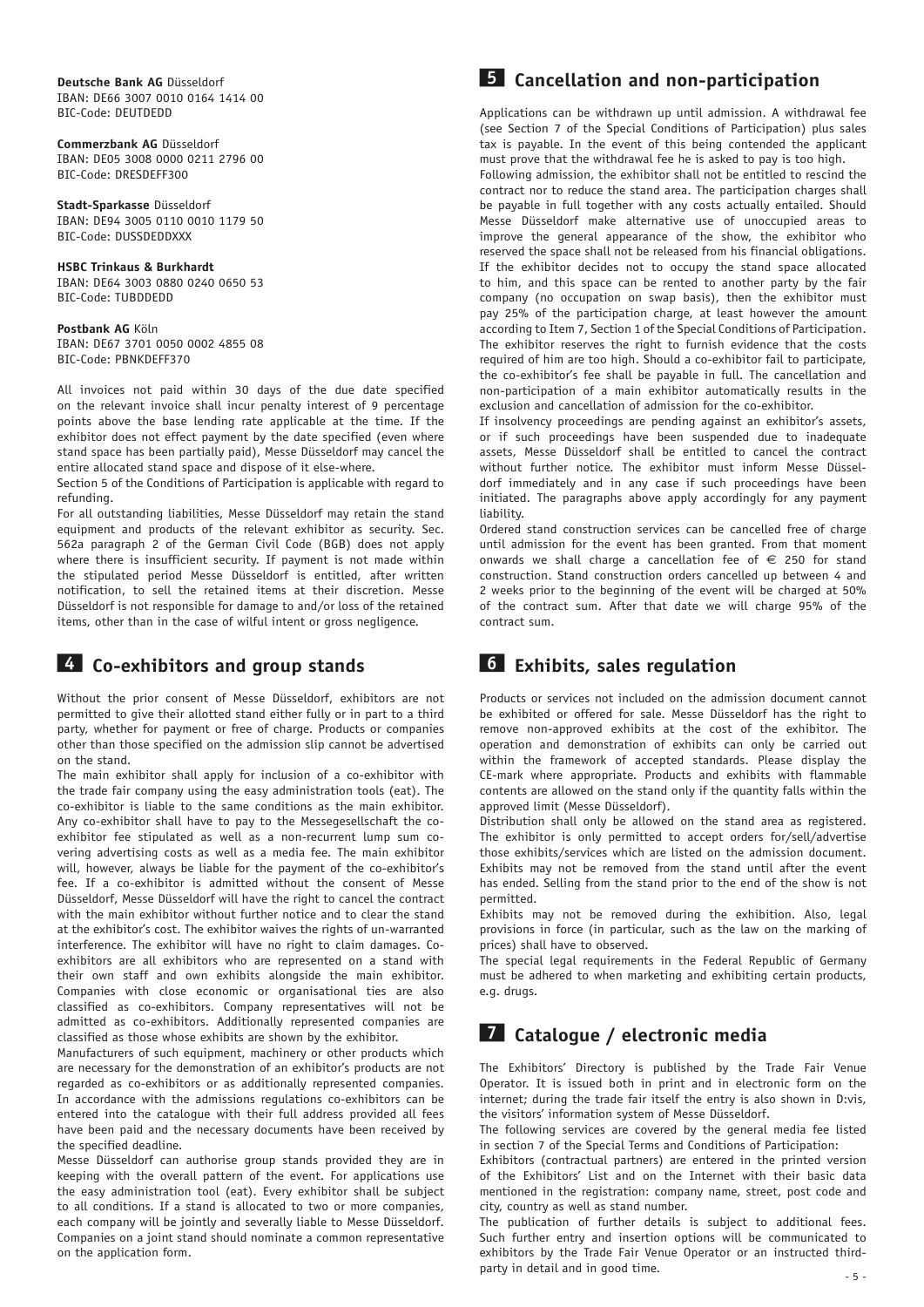No liability is accepted for damage arising from faulty or incomplete entries or for entries that have not been made; neither is liability accepted for entries that have not been included or which have been removed because the presence of malware has been indicated. The content of an entry and any possible resulting damage shall be the liability of the ordering party.

#### **8 Publicity within the Exhibition Grounds**

Exhibits and the distribution of leaflets and promotional material shall be confined to the exhibitor's own stand area and are not permissible in the hall aisles or elsewhere in the exhibition grounds. Please see the Exhibitor Service Manual for information on advertising in the exhibition grounds. Publicity shall be confined to the promotion of the exhibitor's products and shall not be in breach of statutory regulations or good taste, nor shall it be of an ideological or political nature. Certain forms of advertisements implying comparison or superiority are not allowed in Germany.

Special regulations controlling advertising in the product groups exhibited must be observed.

Messe Düsseldorf reserves the right to prohibit the display or distribution of advertising matter that could give rise to offence and to confiscate existing stocks for the duration of the event.

Optical, mobile and acoustic publicity aids and product presentations are permitted providing they do not disturb neighbouring exhibitors or render inaudible the public address system in the halls. If these regulations are infringed Messe Düsseldorf has the right to intervene and demand immediate modification. The approval and payment of fees may be required by GEMA (equivalent of the Performing Rights Society) for musical performances of any kind: **GEMA – www.gema.de**.

In order to use private radio and/or television channels and additional documentation of channels represented by VG Media, permission must be obtained from **VG Media** (Gesellschaft zur Verwertung der Urheber- und Leistungsschutzrechte von Medienunternehmen mbH – the company for the use of copyrights and performance protection rights of media companies) **– www.vg-media.de**.

The copyright laws must be observed.

### **9 Exhibition insurance coverage**

#### Exclusion of liability

Messe Düsseldorf has drawn up a basic contract that covers all reasonable insurable risks at an exhibition such as fire, lightning, explosion, storm, burglary, theft, breakage, leakage and water damage, including risks during the delivery and removal of exhibits.

Exhibitors who do not avail themselves of the insurance cover offered by the basic contract or fail to do so in time, forfeit the right to claim against Messe Düsseldorf for damages that would have been covered if the proposed insurance had been taken out. The same applies to exhibitors who have applied for insurance cover according to the basic contract, but who were unable to obtain any or sufficient insurance cover due to under-insurance, infringement of contractual obligations or delayed payment of premiums. All damages and losses must be reported immediately to the police, the insurance company and Messe Düsseldorf.

Messe Düsseldorf accepts no responsibility for looking after exhibits and stand fittings and expressly excludes all liability for any loss or damage. This exclusion of liability is in no way limited by the security services provided by Messe Düsseldorf.

Messe Düsseldorf, via a basic contract, also offers exhibitors insurance against cancellation of a show. It covers the costs of the exhibitor for participating in the show inasfar as such participation has to be cancelled, curtailed or amended due to an occurrence which is insured.

Under the terms of this basic contract, exhibitors can obtain cover, at their own expense, for risks during participation at the event. Relevant offers are available to exhibitors in the OOS.

The Messegesellschaft shall only be liable for damages other than those arising by injuries to life, body, or health if these shall be due to intentional or grossly negligent action or culpable violation of an essential contractual duty by the Messegesellschaft or by any of the persons employed by it in performing such essential contractual

obligation. In case of a negligent violation of an essential contractual obligation, liability of the Messegesellschaft shall be limited to contract-typcial and foreseeable damage. Any liability for compensatory damages beyond that shall be excluded.

No reduction of compensation or damages can be entertained which arise as a result of rooms or items designated for use no longer being available.

## **10 Third-party liability and insurance**

Messe Düsseldorf has adequate insurance cover for its statutory liability. The General Insurance Conditions for Liability Insurances (AHB) shall apply. The liability insurance covers only those damages and injuries sustained by third parties. Moreover, the cover does not include damages or injuries sustained in cafes or restaurants within the exhibition grounds or at special shows or events not organised by Messe Düsseldorf.

The exhibitor is responsible for providing sufficient insurance cover for his/her own liability. If the exhibitor has no insurance cover for exhibition participation via his/her company insurance, he/she may at his/her own cost obtain cover for liability insurance under the terms of the basic Messe Düsseldorf contract. Relevant offers are available to exhibitors in the OOS.

The exhibitor is liable for damages incurred by third parties employed by or acting on behalf of the exhibitor in the same way as those of his/her own making.

### **11 Patents and registered designs**

The protection of inventions, samples and trademarks is determined by the legal regulations in Germany. There is no special exhibition protection. On the other hand, neither is there any exemption from the German regulations or the rights of third parties mentioned therein. Patent registrations should be submitted to the Patent Office before the start of the trade fair. Violations of all legal provision in force entitle the trade fair company to exclude the exhibitor from the event.

Messe Düsseldorf endeavours to support exhibitors in their claim for exhibition protection for material and tasting samples under the law within the Federal Republic of Germany for a period of 6 months from the start of the exhibition. For this purpose the legal department of Messe Düsseldorf issues a certificate during the event to the effect that the exhibit for which the protection is sought has been displayed.

Applications should be sent to Messe Düsseldorf enclosing a detailed textual description and a technical drawing, both in duplicate.

# **12 Operation of exhibition stands**

During the exhibition opening hours the stand must be manned by a sufficient number of staff and should be accessible to visitors. Exhibitors have no right of access to other stands outside the official opening hours, unless permission has been obtained from the stand exhibitors. Exhibition stands must be operated in accordance with the legal conditions and administrative guidelines.

# **13 Stand construction and design**

To ensure a good overall impression Messe Düsseldorf has devised guidelines regarding the standard of stand construction and design. The specifications are contained in the Technical Regulations which are binding for exhibitors and stand contractors. Messe Düsseldorf reserves the right to give the necessary instructions on (e.g. on the intallation of floor coverings or stand stand partitions). Additional charges may be levied depending on the stand construction (see participation fees).

For both exhibitors and stand contractors the Technical Regulations constitute an integral part of the contract. These are available in the currently valid version on request, subject to subsequent modifications, and become binding for the event.

In order to present an attractive optical general impression to visitors, all exhibitors shall be obliged to put out flooring material for the entire stand area.